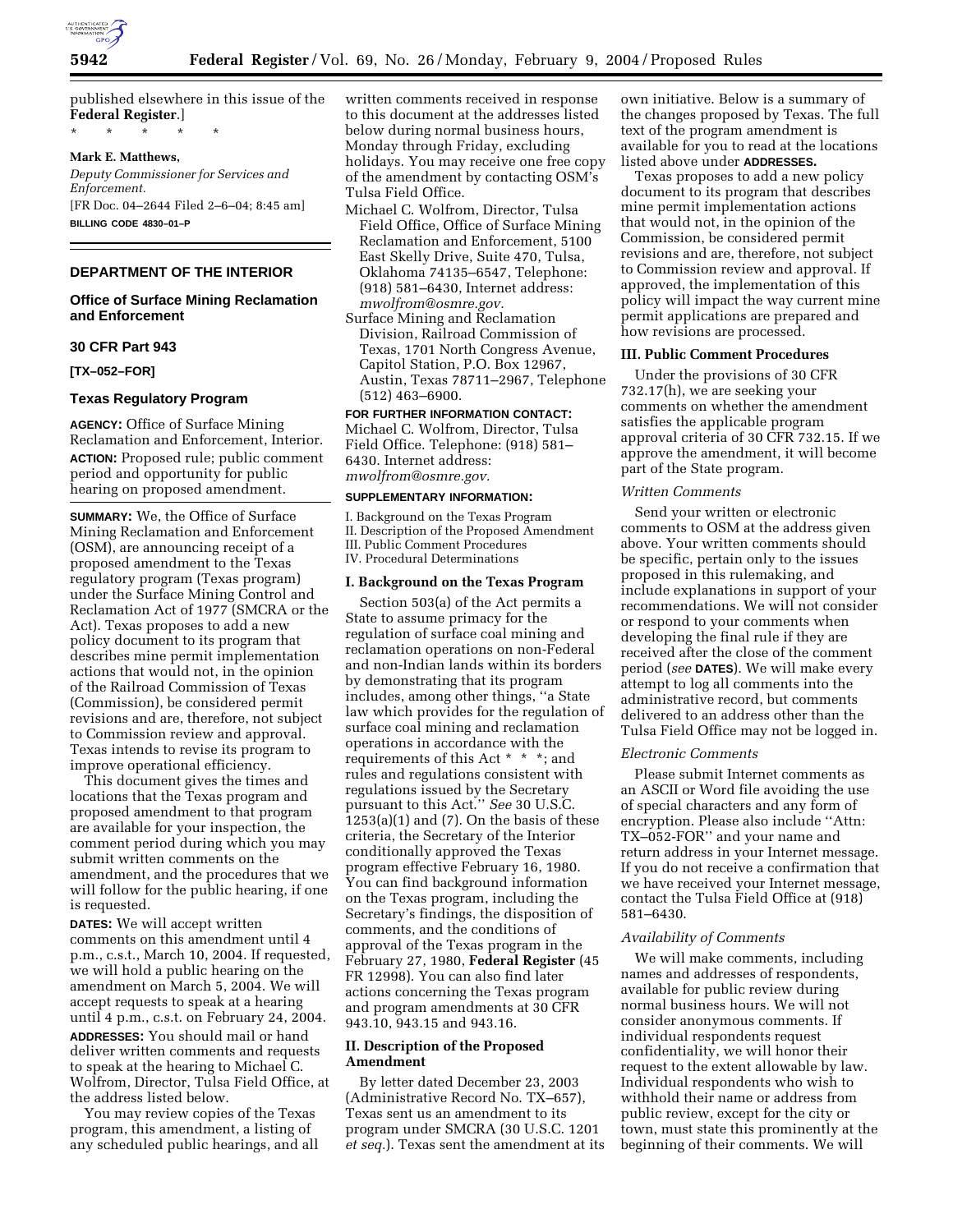make all submissions from organizations or businesses, and from individuals identifying themselves as representatives or officials of organizations or businesses, available for public review in their entirety.

## *Public Hearing*

If you wish to speak at the public hearing, contact the person listed under **FOR FURTHER INFORMATION CONTACT** by 4 p.m., c.s.t. on February 24, 2004. If you are disabled and need special accommodations to attend a public hearing, contact the person listed under **FOR FURTHER INFORMATION CONTACT**. We will arrange the location and time of the hearing with those persons requesting the hearing. If no one requests an opportunity to speak, we will not hold a hearing.

To assist the transcriber and ensure an accurate record, we request, if possible, that each person who speaks at the public hearing provide us with a written copy of his or her comments. The public hearing will continue on the specified date until everyone scheduled to speak has been given an opportunity to be heard. If you are in the audience and have not been scheduled to speak and wish to do so, you will be allowed to speak after those who have been scheduled. We will end the hearing after everyone scheduled to speak and others present in the audience who wish to speak, have been heard.

## *Public Meeting*

If only one person requests an opportunity to speak, we may hold a public meeting rather than a public hearing. If you wish to meet with us to discuss the amendment, please request a meeting by contacting the person listed under **FOR FURTHER INFORMATION CONTACT**. All such meetings are open to the public and, if possible, we will post notices of meetings at the locations listed under **ADDRESSES.** We will make a written summary of each meeting a part of the administrative record.

## **IV. Procedural Determinations**

#### *Executive Order 12630—Takings*

The revisions made at the initiative of the State do not have Federal counterparts and have been reviewed and a determination made that they do not have takings implications. This determination is based on the fact that the provisions have no substantive effect on the regulated industry.

# *Executive Order 12866—Regulatory Planning and Review*

This rule is exempted from review by the Office of Management and Budget (OMB) under Executive Order 12866.

# *Executive Order 12988—Civil Justice Reform*

The Department of the Interior has conducted the reviews required by section 3 of Executive Order 12988 and has determined that this rule meets the applicable standards of subsections (a) and (b) of that section. However, these standards are not applicable to the actual language of State regulatory programs and program amendments because each program is drafted and promulgated by a specific State, not by OSM. Under sections 503 and 505 of SMCRA (30 U.S.C. 1253 and 1255) and the Federal regulations at 30 CFR 730.11, 732.15, and 732.17(h)(10), decisions on proposed State regulatory programs and program amendments submitted by the States must be based solely on a determination of whether the submittal is consistent with SMCRA and its implementing Federal regulations and whether the other requirements of 30 CFR Parts 730, 731, and 732 have been met.

## *Executive Order 13132—Federalism*

This rule does not have Federalism implications. SMCRA delineates the roles of the Federal and State governments with regard to the regulation of surface coal mining and reclamation operations. One of the purposes of SMCRA is to ''establish a nationwide program to protect society and the environment from the adverse effects of surface coal mining operations.'' Section 503(a)(1) of SMCRA requires that State laws regulating surface coal mining and reclamation operations be ''in accordance with'' the requirements of SMCRA, and section 503(a)(7) requires that State programs contain rules and regulations ''consistent with'' regulations issued by the Secretary pursuant to SMCRA.

# *Executive Order 13175—Consultation and Coordination With Indian Tribal Governments*

In accordance with Executive Order 13175, we have evaluated the potential effects of this rule on Federallyrecognized Indian tribes and have determined that the rule does not have substantial direct effects on one or more Indian tribes, on the relationship between the Federal Government and Indian tribes, or on the distribution of power and responsibilities between the Federal Government and Indian tribes. This determination is based on the fact that the Texas program does not regulate coal exploration and surface coal mining and reclamation operations on Indian lands. Therefore, the Texas

program has no effect on Federallyrecognized Indian tribes.

# *Executive Order 13211—Regulations That Significantly Affect the Supply, Distribution, or Use of Energy*

On May 18, 2001, the President issued Executive Order 13211 which requires agencies to prepare a Statement of Energy Effects for a rule that is (1) considered significant under Executive Order 12866, and (2) likely to have a significant adverse effect on the supply, distribution, or use of energy. Because this rule is exempt from review under Executive Order 12866 and is not expected to have a significant adverse effect on the supply, distribution, or use of energy, a Statement of Energy Effects is not required.

# *National Environmental Policy Act*

This rule does not require an environmental impact statement because section 702(d) of SMCRA (30 U.S.C. 1292(d)) provides that agency decisions on proposed State regulatory program provisions do not constitute major Federal actions within the meaning of section 102(2)(C) of the National Environmental Policy Act (42 U.S.C. 4332(2)(C)).

## *Paperwork Reduction Act*

This rule does not contain information collection requirements that require approval by OMB under the Paperwork Reduction Act (44 U.S.C. 3507 *et seq.*).

## *Regulatory Flexibility Act*

The Department of the Interior certifies that this rule will not have a significant economic impact on a substantial number of small entities under the Regulatory Flexibility Act (5 U.S.C. 601 *et seq.*). This determination is based upon the fact that the provisions are not expected to have a substantive effect on the regulated industry.

# *Small Business Regulatory Enforcement Fairness Act*

This rule is not a major rule under 5 U.S.C. 804(2), the Small Business Regulatory Enforcement Fairness Act. This rule: (a) Does not have an annual effect on the economy of \$100 million; (b) Will not cause a major increase in costs or prices for consumers, individual industries, Federal, State, or local government agencies, or geographic regions; and (c) Does not have significant adverse effects on competition, employment, investment, productivity, innovation, or the ability of U.S.-based enterprises to compete with foreign-based enterprises. This